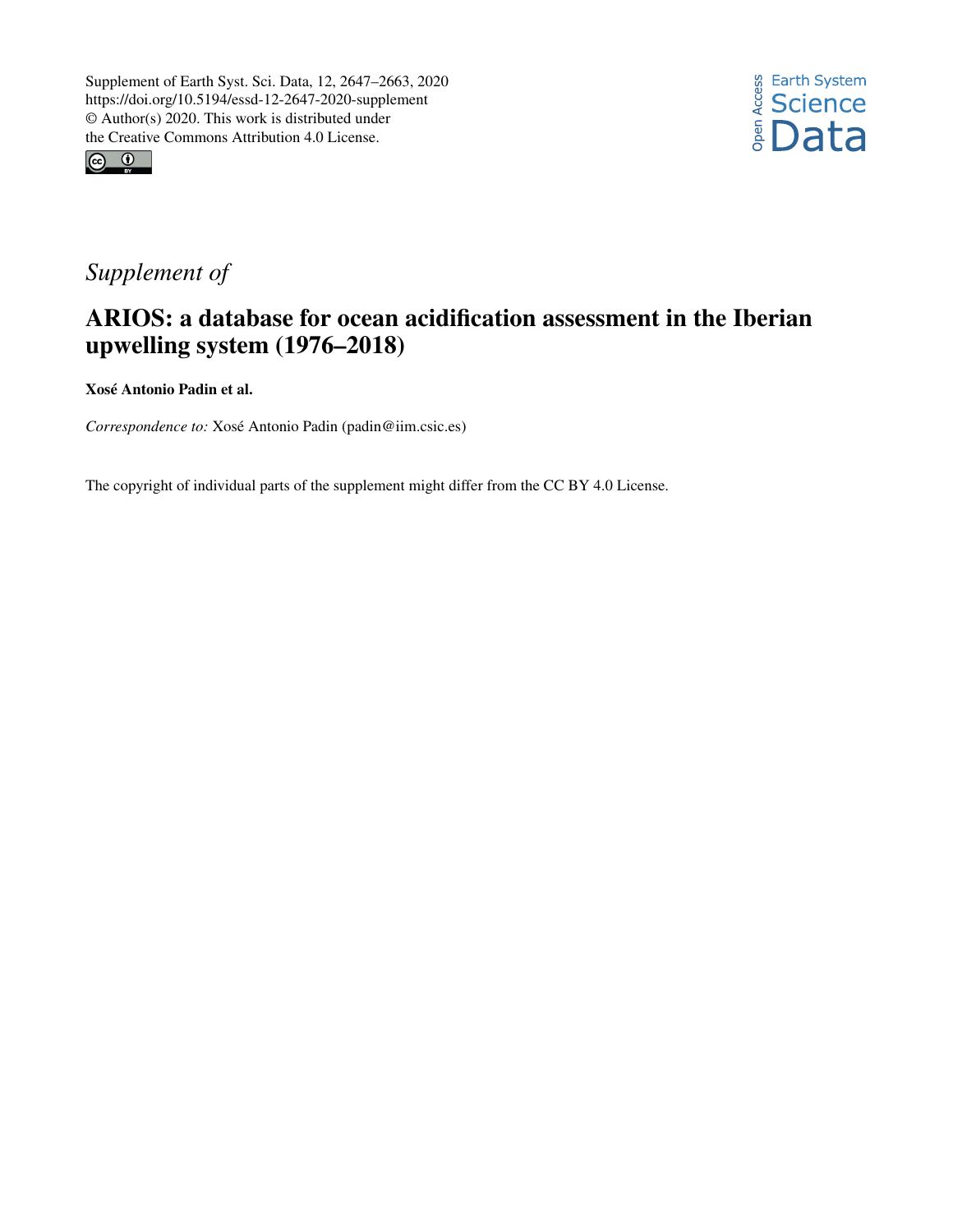## Supplement

Table S1: Vertical distribution of seasonal mean values and standard deviation (mean  $\pm$ standard deviation) of temperature, salinity,  $pH_T$ , oxygen and nitrate in the region South Ocean shown in Fig. 1.

|                                 | z(m)      | winter          | spring          | summer          | autumn          |
|---------------------------------|-----------|-----------------|-----------------|-----------------|-----------------|
| temperature (°C)                | $0 - 5$   | 13.6±0.5        | $13.4 \pm 0.7$  | 17.9±0.7        | 17.7±1.5        |
|                                 | $5 - 25$  | $13.8 + 0.7$    | 13.6±0.6        | $17.1 \pm 0.7$  | $17.2 \pm 1.5$  |
|                                 | 25-75     | $13.9 \pm 0.6$  | $13.2 \pm 0.4$  | $14.1 \pm 0.5$  | $14.9 \pm 1.0$  |
|                                 | 75-125    | $13.7 \pm 0.6$  | $13.0 + 0.5$    | $12.8 \pm 0.3$  | $13.2 \pm 0.4$  |
|                                 | 125-200   | $13.5 \pm 0.6$  | 12.6±0.4        | $12.3 \pm 0.3$  | $12.6 \pm 0.3$  |
|                                 | 200-400   | $12.6 \pm 0.3$  | 11.9±0.3        | $11.6 \pm 0.3$  | $11.9 \pm 0.3$  |
|                                 | 400-600   | $11.5 \pm 0.1$  | 11.3±0.1        | $11.1 \pm 0.2$  | $11.2 \pm 0.2$  |
|                                 | 600-900   |                 |                 | 11.4±0.1        | $11.4 \pm 0.2$  |
|                                 | 900-1300  | $11.2 \pm 0.1$  | $11.1 \pm 0.2$  | $10.9 + 0.3$    | $11.0 + 0.3$    |
|                                 | $0 - 5$   | 35.82±0.06      | 35.72±0.11      | 35.62±0.07      | 35.71±0.08      |
|                                 | $5 - 25$  | 35.85±0.06      | 35.67±0.15      | 35.62±0.07      | 35.69±0.09      |
|                                 | $25 - 75$ | 35.85±0.05      | 35.74±0.09      | 35.71±0.06      | 35.76±0.08      |
|                                 | 75-125    | 35.86±0.07      | 35.76±0.07      | 35.70±0.04      | 35.76±0.07      |
| salinity                        | 125-200   | 35.80±0.10      | 35.73±0.06      | 35.64±0.04      | 35.72±0.06      |
|                                 | 200-400   | 35.71±0.04      | 35.65±0.04      | 35.59±0.05      | 35.64±0.05      |
|                                 | 400-600   | 35.64±0.04      | 35.65±0.05      | 35.64±0.05      | 35.64±0.03      |
|                                 | 600-900   |                 |                 | 35.89±0.09      | 35.99±0.06      |
|                                 | 900-1300  | 36.17±0.02      | 36.18±0.02      | 36.19±0.03      | 36.17±0.07      |
|                                 | $0 - 5$   | $8.10 \pm 0.02$ | 8.12±0.02       | $8.11 \pm 0.02$ | 8.09±0.02       |
|                                 | $5 - 25$  | $8.11 \pm 0.02$ | $8.14 \pm 0.02$ | 8.12±0.02       | 8.09±0.02       |
|                                 | 25-75     | $8.11 \pm 0.01$ | $8.12 \pm 0.01$ | $8.11 \pm 0.02$ | 8.08±0.02       |
|                                 | 75-125    | 8.10±0.01       | 8.09±0.02       | $8.08 \pm 0.03$ | 8.06±0.02       |
| 玉                               | 125-200   | 8.07±0.03       | 8.07±0.03       | 8.06±0.03       | $8.05 \pm 0.02$ |
|                                 | 200-400   | $8.05 \pm 0.01$ | $8.04 \pm 0.01$ | $8.04 \pm 0.02$ | $8.03 \pm 0.01$ |
|                                 | 400-600   | $8.02{\pm}0.01$ | 8.017±0.002     | $8.02 \pm 0.02$ | $8.01 \pm 0.01$ |
|                                 | 600-900   |                 |                 | $8.01 \pm 0.02$ | 7.984±0.003     |
|                                 | 900-1300  | 8.025±0.004     | 8.024±0.002     | $8.03 \pm 0.01$ | $8.01 \pm 0.02$ |
|                                 | $0 - 5$   | 249±6           | 265±17          | 250±12          | 244±12          |
|                                 | $5 - 25$  | 250±7           | 267±13          | 253±10          | 240±7           |
| oxygen (µmol kg <sup>-1</sup> ) | 25-75     | 249±8           | 255±9           | 247±7           | 236±8           |
|                                 | 75-125    | 247±9           | 247±9           | 232±4           | $227 + 7$       |
|                                 | 125-200   | 230±11          | 237±9           | $226 \pm 6$     | 224±6           |
|                                 | 200-400   | $227 + 11$      | 224±8           | $213+7$         | $220+8$         |
|                                 | 400-600   | 209±6           | $205 + 5$       | 196±7           | $200+4$         |
|                                 | 600-900   |                 |                 | 186±2           | 184±2           |
|                                 | 900-1300  | $187 + 1$       | $189+3$         | 188±4           | 185±3           |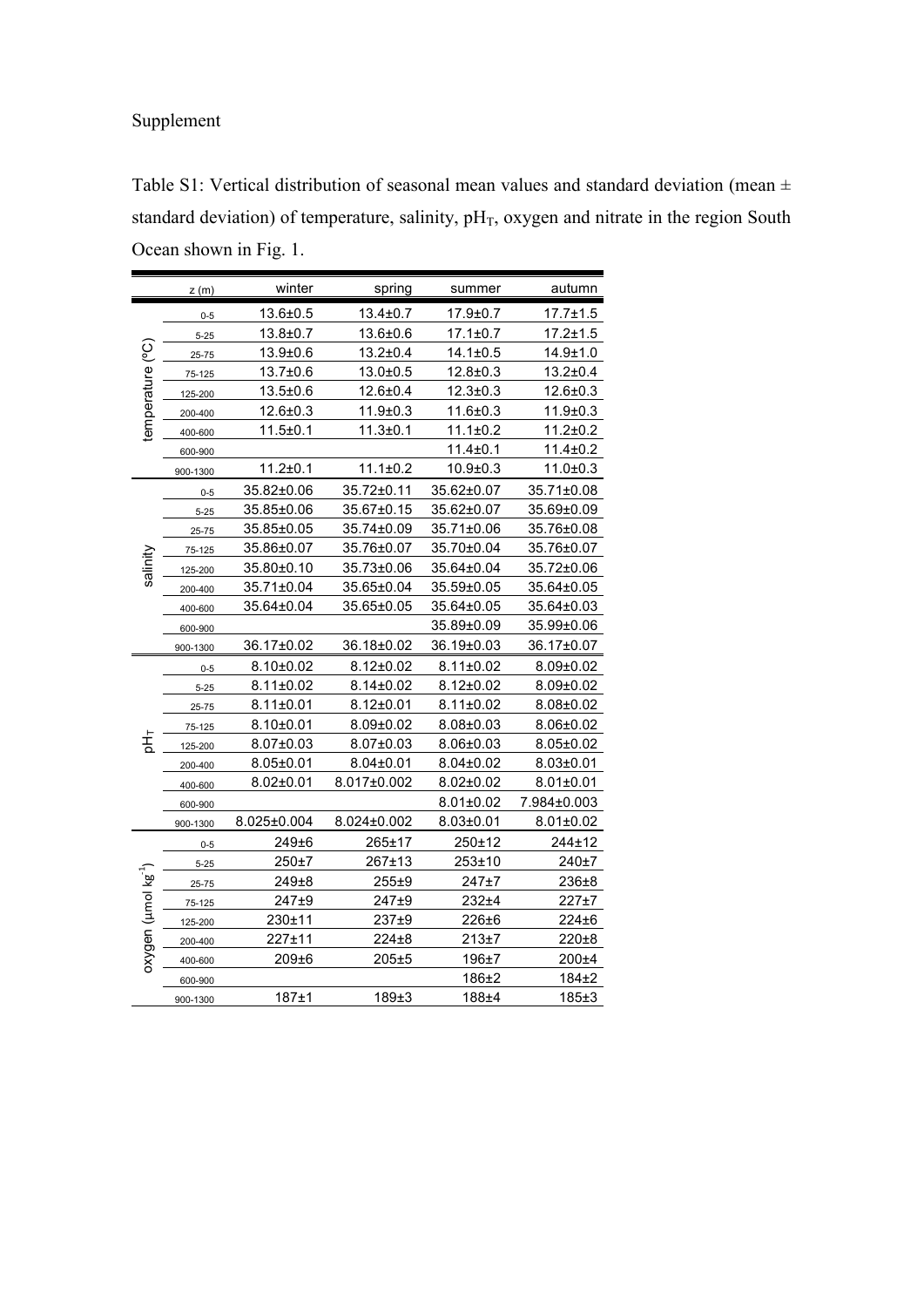Table S2: Monthly mean values and standard deviation (mean ± standard deviation) of temperature, salinity,  $pH_T$ , oxygen concentration, nitrate concentration and chlorophyll at the surface waters for five geographical boxes shown in Fig. 1: South Ocean, RB shelf and outer, middle and inner Ría de Vigo.

|                  | month | <b>OCEAN</b>    | <b>SHELF</b>    | <b>OUTER</b>    | <b>MIDDLE</b>   | <b>INNER</b>    |
|------------------|-------|-----------------|-----------------|-----------------|-----------------|-----------------|
| temperature (ºC) | Jan   | $14.3 \pm 0.4$  | $14.2 \pm 0.4$  | $13.1 \pm 0.8$  | $13.0 \pm 0.7$  | $12.5 \pm 0.4$  |
|                  | Feb   | $13.3 \pm 0.2$  | $13.1 \pm 0.6$  | $13.0 \pm 0.7$  | $12.7 \pm 0.7$  | $12.6 \pm 0.7$  |
|                  | Mar   | $13.0 \pm 0.6$  | $12.9 \pm 0.5$  | $13.4 \pm 0.4$  | $13.3 \pm 0.6$  | $13.2 \pm 0.6$  |
|                  | Apr   | $14.1 \pm 0.4$  | $14.0 \pm 0.3$  | $14.8 \pm 1.2$  | $14.0 \pm 0.9$  | $14.4 \pm 1.1$  |
|                  | May   | $14.1 \pm 0.9$  | $14.1 \pm 1.1$  | $14.7 \pm 1.0$  | $15.6 \pm 1.5$  | $15.1 \pm 1.3$  |
|                  | Jun   | $17.5 \pm 1.1$  | $16.1 \pm 0.9$  | $17.1 \pm 1.0$  | $17.3 \pm 1.3$  | $18.4 \pm 1.1$  |
|                  | Jul   | $17.7 \pm 0.6$  | $16.6 \pm 1.0$  | $17.2 \pm 1.0$  | $17.9 \pm 1.5$  | $16.9 \pm 1.2$  |
|                  | Aug   | $17.7 \pm 0.9$  | $16.7 \pm 0.6$  | $16.0 \pm 1.7$  | $17.5 \pm 1.5$  | $16.8 \pm 1.7$  |
|                  | Sep   | $18.5 \pm 1.3$  | $16.5 \pm 1.3$  | $17.3 \pm 1.3$  | $17.1 \pm 1.2$  | $17.8 \pm 1.4$  |
|                  | Oct   | $17.9 \pm 0.4$  | $17.0 \pm 0.6$  | $16.6 \pm 0.9$  | $15.4 \pm 1.1$  | $15.8 \pm 1.0$  |
|                  | Nov   | $15.6 \pm 0.6$  | $15.3 \pm 1.1$  | $15.6 \pm 1.4$  | $15.2 \pm 0.9$  | $14.9 \pm 1.2$  |
|                  | Dec   | $15.1 \pm 0.3$  | $14.8 \pm 0.2$  | $14.8 \pm 1.3$  | $14.1 \pm 0.9$  | $14.6 \pm 1.1$  |
|                  | Jan   | 35.88±0.13      | 35.77±0.18      | 33.92±0.82      | 33.57±2.37      | 34.26±1.44      |
|                  | Feb   | 35.81±0.04      | 35.37±0.84      | 34.33±1.63      | 33.30±2.51      | 30.86±4.78      |
|                  | Mar   | 35.81±0.04      | 35.24±0.71      | 34.43±0.77      | 34.52±1.12      | 34.42±1.25      |
|                  | Apr   | 35.72±0.07      | 35.43±0.47      | 35.24±0.29      | 34.58±0.90      | 34.72±0.74      |
|                  | May   | 35.59±0.12      | 35.45±0.25      | 34.47±1.37      | 34.38±1.09      | 33.99±2.29      |
| salinity         | Jun   | 35.64±0.13      | 35.56±0.12      | 34.62±0.81      | 34.87±0.74      | 34.42±0.54      |
|                  | Jul   | 35.60±0.07      | 35.58±0.08      | 35.36±0.26      | 35.27±0.38      | 35.19±0.50      |
|                  | Aug   | 35.57±0.05      | 35.59±0.05      | 35.48±0.22      | 35.45±0.21      | 35.37±0.17      |
|                  | Sep   | 35.72±0.12      | 35.48±0.18      | 35.33±0.19      | 35.32±0.29      | 35.20±0.27      |
|                  | Oct   | 35.74±0.05      | 35.65±0.10      | 34.94±0.56      | 34.84±0.88      | 33.98±1.45      |
|                  | Nov   | 35.81±0.06      | 35.67±0.11      | 34.85±0.77      | 34.23±0.85      | 33.73±2.80      |
|                  | Dec   | 35.85±0.06      | 35.89±0.26      | 33.76±1.36      | 33.77±1.51      | 27.95±5.50      |
|                  | Jan   | $8.09 \pm 0.03$ | $8.08 \pm 0.03$ | $8.12 \pm 0.06$ | $8.05 \pm 0.05$ | $8.02 \pm 0.04$ |
|                  | Feb   | $8.09 \pm 0.02$ | $8.10 \pm 0.03$ | $8.11 \pm 0.05$ | $8.07 \pm 0.05$ | $8.05 \pm 0.06$ |
|                  | Mar   | $8.11 \pm 0.01$ | $8.11 \pm 0.03$ | $8.18 \pm 0.08$ | $8.13 \pm 0.07$ | $8.18 \pm 0.08$ |
| 침                | Apr   | $8.11 \pm 0.02$ | $8.13 \pm 0.03$ | $8.16 \pm 0.05$ | $8.13 \pm 0.05$ | $8.11 \pm 0.07$ |
|                  | May   | $8.12 \pm 0.02$ | $8.14 \pm 0.04$ | $8.19 \pm 0.04$ | $8.13 \pm 0.08$ | $8.11 \pm 0.07$ |
|                  | Jun   | $8.08 \pm 0.03$ | $8.13 \pm 0.03$ | $8.15 \pm 0.04$ | $8.10 \pm 0.07$ | $8.04 \pm 0.09$ |
|                  | Jul   | $8.11 \pm 0.02$ | $8.13 \pm 0.02$ | $8.11 \pm 0.06$ | $8.09 \pm 0.07$ | $8.02 \pm 0.07$ |
|                  | Aug   | $8.09 \pm 0.03$ | $8.11 \pm 0.03$ | $8.11 \pm 0.07$ | $8.07 \pm 0.09$ | 7.92±0.05       |
|                  | Sep   | $8.09 \pm 0.02$ | $8.11 \pm 0.03$ | $8.09 \pm 0.05$ | $8.03 \pm 0.07$ | 7.98±0.11       |
|                  | Oct   | $8.09 \pm 0.01$ | $8.11 \pm 0.03$ | $8.06 \pm 0.06$ | $8.00 \pm 0.08$ | 7.94±0.09       |
|                  | Nov   | $8.11 \pm 0.02$ | $8.09 \pm 0.02$ | $8.09 \pm 0.07$ | $8.00 \pm 0.06$ | 7.90±0.12       |
|                  | Dec   | $8.11 \pm 0.01$ | $8.12 \pm 0.01$ | $8.06 \pm 0.03$ | $8.02 \pm 0.04$ | 7.98±0.02       |